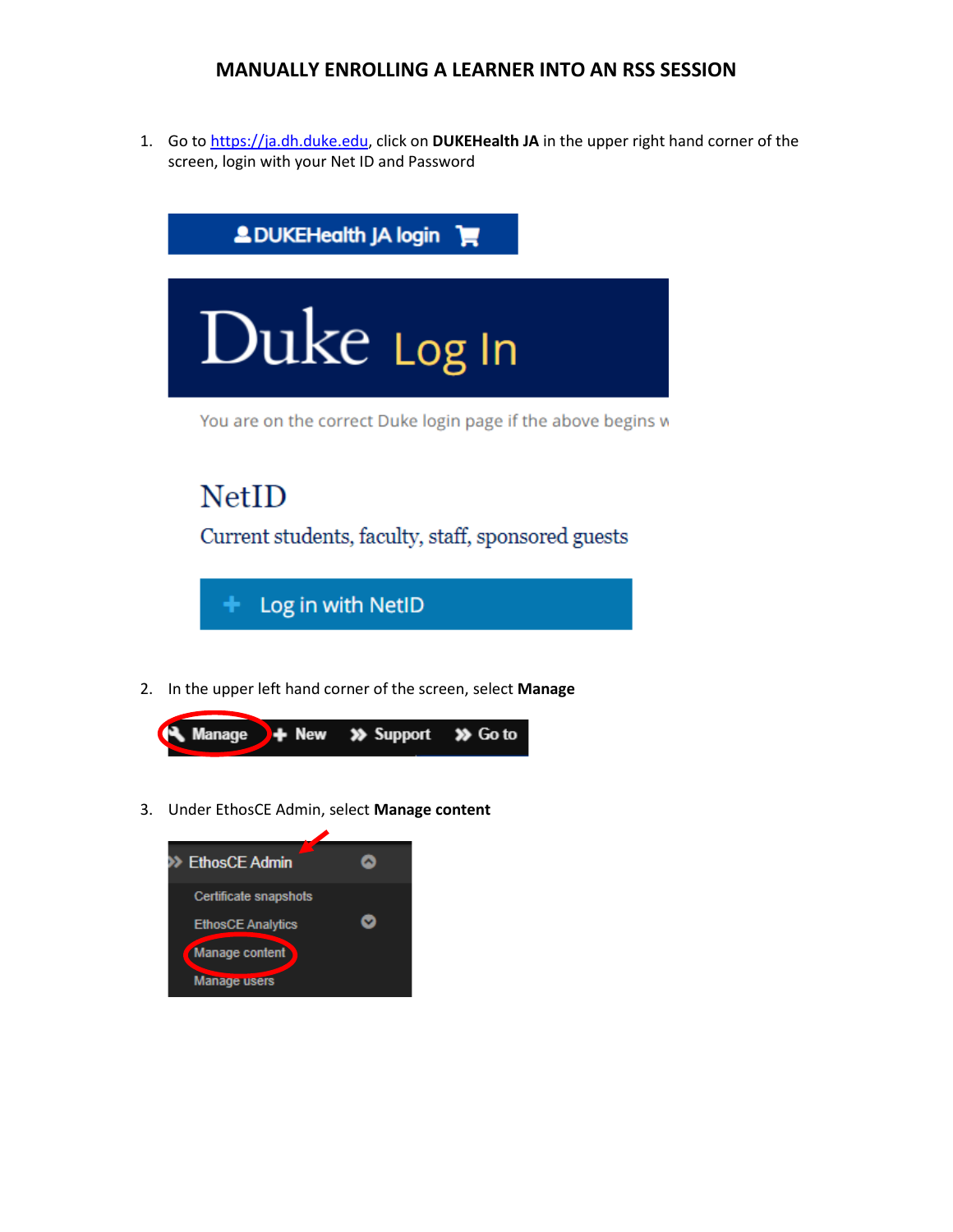4. Type the name of your series in the text box under **Title contains** (ie. Anesthesiology Grand Rounds 2022), click on the down arrow under **Type** and select **Series**, click **Apply**

| <b>Title contains</b>                    | <b>Type</b>                | <b>Published</b> | <b>Author</b> |                      |
|------------------------------------------|----------------------------|------------------|---------------|----------------------|
| Anesthesiology Grand Rounds 2022         | <b>Series</b>              | $- Anv - \vee$   |               | Apply                |
| Operations                               | News item<br>Poll          |                  |               |                      |
| - Choose an operation - $\vee$<br>Execut | Product                    |                  |               |                      |
|                                          | Quiz                       |                  |               |                      |
| <b>Title</b>                             | Quiz directions            |                  | <b>Type</b>   | <b>Author</b>        |
| Anesthesiology Grand Rounds 2            | Quiz page<br><b>Series</b> |                  | Session       | <b>Brandie Jones</b> |
| Anesthesiology Grand Rounds 2            | Session<br>Short answer    |                  | Session       | <b>Brandie Jones</b> |
| Anesthesiology Grand Rounds 2            | question                   |                  | Session       | <b>Brandie Jones</b> |

5. Under **Title**, click on your series (ie. Anesthesiology Grand Rounds 2022)



6. Under **Session/Date**, click on the session/topic/date you wish to manually enroll a learner (ie. "topic" 01/05/2022 – 7:00am to 8:00am EST)

# **ANESTHESIOLOGY GRAND ROUNDS 2022**

| <b>FEATURES</b><br>Home            | <b>SESSIONS</b>                                                  |                                      |
|------------------------------------|------------------------------------------------------------------|--------------------------------------|
| Sessions                           | Session                                                          | Date                                 |
| <b>ADMIN</b>                       | Duke's Legacy in Organ Transplantation                           | 01/05/2022 - 7:00am to<br>8:00am EST |
| <b>Group report</b><br><b>PARS</b> | Postoperative Respiratory Depression: From the PACU to the World | 01/12/2022 - 7:00am to<br>8:00am EST |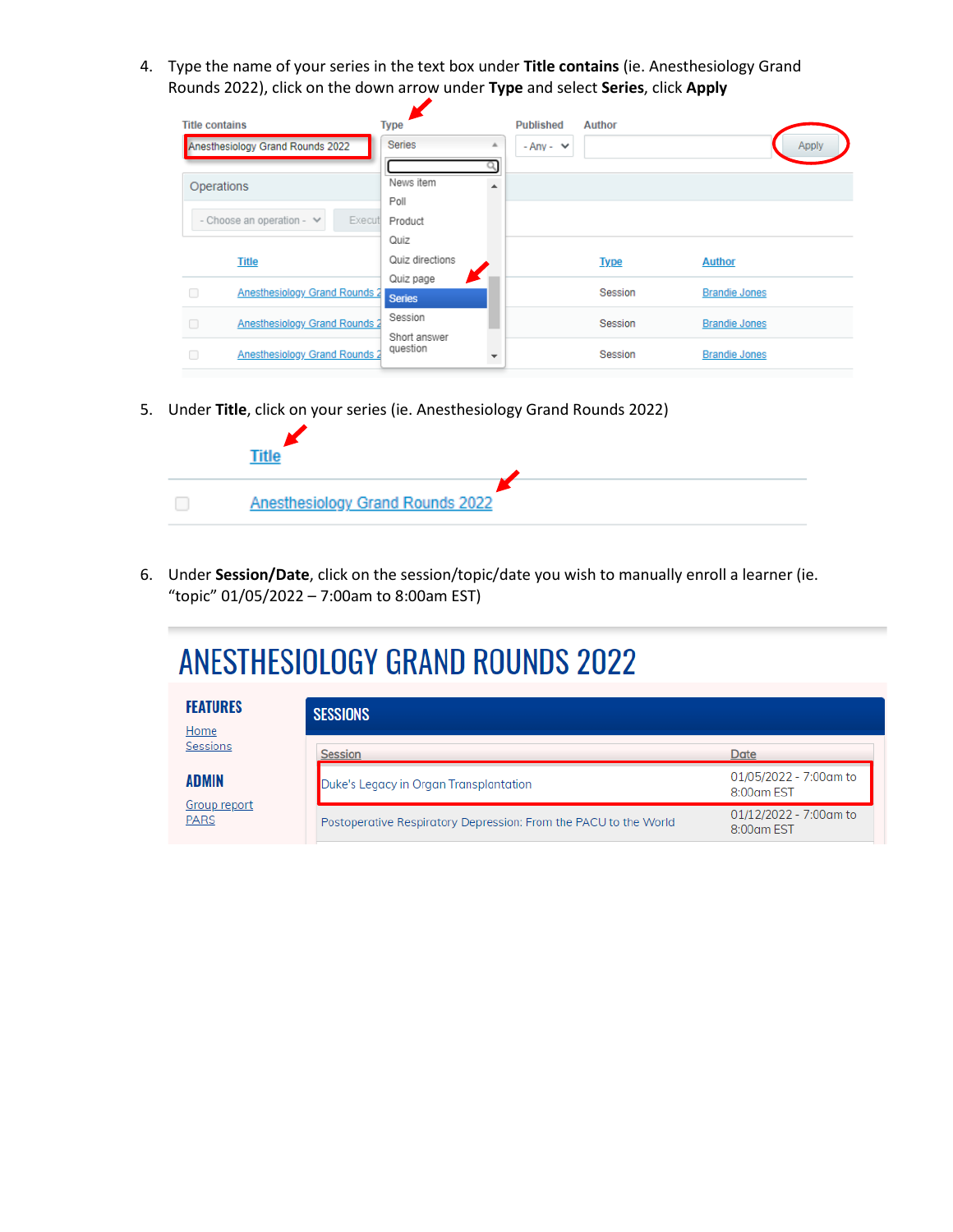7. On the following page, click on **Enrollments**



8. On the following page, click on **Search and Enroll**



9. In the **First Name** and **Last Name** text box, enter the first and last name of the person you are enrolling, select **Apply**



10. Select the checkbox next to the learners name, click on **Enroll user** and **Confirm**

| Operations  |                      |                      |                   |                  |
|-------------|----------------------|----------------------|-------------------|------------------|
| Enroll user | row selected (reset) |                      |                   |                  |
|             | <b>Username</b>      | E-mail               | <b>First name</b> | <b>Last name</b> |
| V           | rbritt77             | jones327@mc.duke.edu | Robin             | <b>Britt</b>     |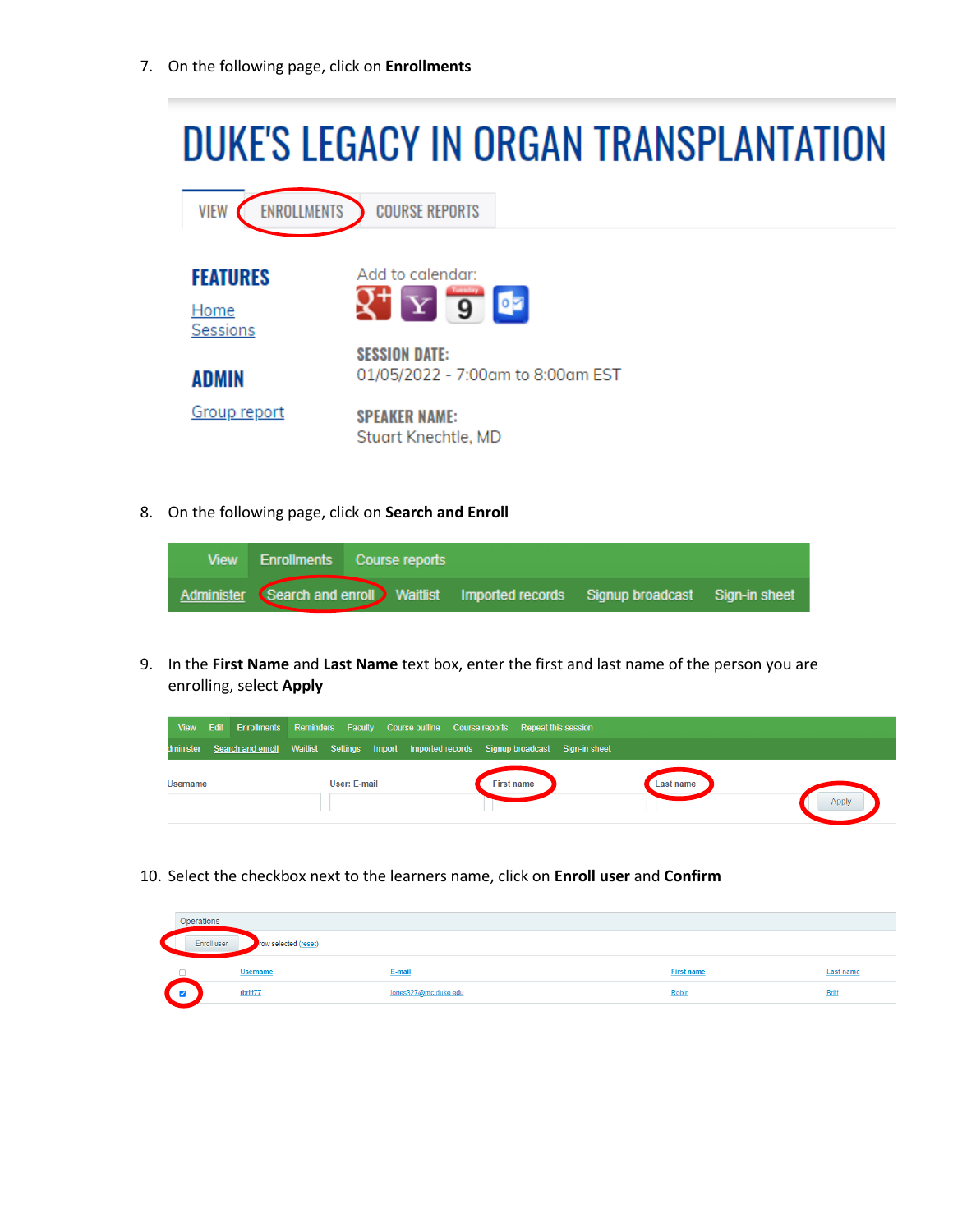### You selected the following item:



11. On the following page, the name of the learner will appear

| Operations        |                      |                    |                        |
|-------------------|----------------------|--------------------|------------------------|
| Remove enrollment | Edit enrollment      | Mark user attended | Mark user not attended |
| <b>Username</b>   | E-mail               | <b>First name</b>  | Last name              |
| rbritt77          | jones327@mc.duke.edu | Robin              | <b>Britt</b>           |

12. Select the **checkbox** next to the learners name, click **Mark user attended** and **Confirm**

| Operations        |                      |                    |                        |
|-------------------|----------------------|--------------------|------------------------|
| Remove enrollment | Edit enrollment      | Mark user attended | Mark user not attended |
| <b>Username</b>   | E-mail               | <b>First name</b>  | Last name              |
| rbritt77          | jones327@mc.duke.edu | Robin              | <b>Britt</b>           |

#### You selected the following item:

• Robin Britt's enrollment in Radiology Grand Rounds 2022



13. Again, select the **checkbox** next to the learners name, click **Edit enrollment**

|   | Operations        |                 |                    |                        |
|---|-------------------|-----------------|--------------------|------------------------|
|   | Remove enrollment | Edit enrollment | Mark user attended | Mark user not attended |
|   |                   |                 |                    |                        |
| L | <b>Username</b>   | E-mail          | <b>First name</b>  | Last name              |